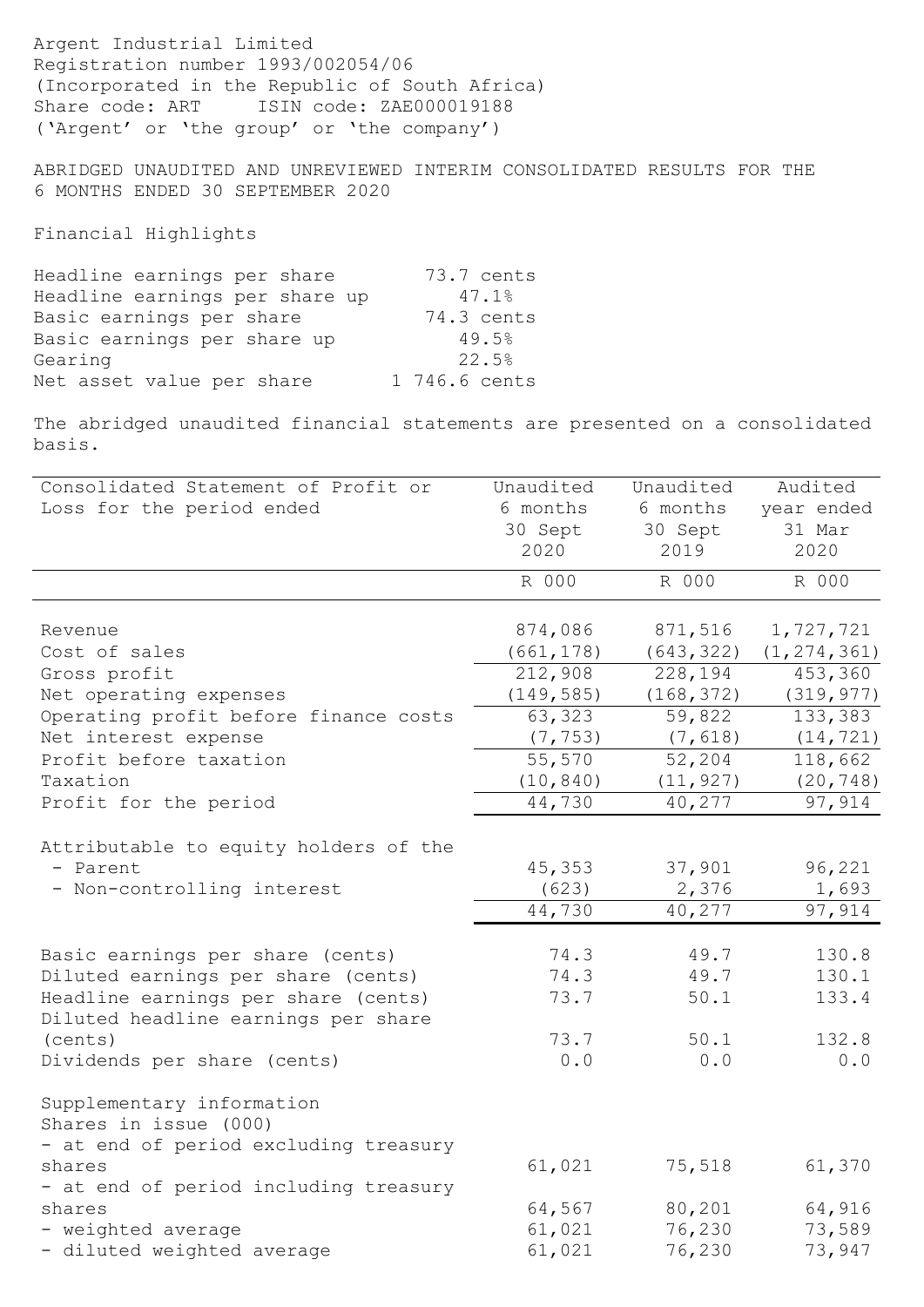| Interest expense on lease liabilities                           |                 |                 |                |
|-----------------------------------------------------------------|-----------------|-----------------|----------------|
| (R 000)                                                         | 4,188           | 6,290           | 12,140         |
| Amortisation of right-of-use assets                             |                 |                 |                |
| (R 000)                                                         | 11,494          | 13,895          | 27,030         |
| Depreciation and amortisation (R 000)                           | 14,660          | 13,044          | 28,464         |
| Calculation of headline earnings                                |                 |                 |                |
| (R 000)                                                         |                 |                 |                |
| Earnings attributable to ordinary                               |                 |                 |                |
| shareholders                                                    | 45,353          | 37,901          | 96,221         |
| (Profit) / loss on disposal of<br>property, plant and equipment | (562)           | 367             | 2,504          |
| Impairment of property, plant and                               |                 |                 |                |
| equipment                                                       |                 |                 | 177            |
| Total tax effects of adjustments                                | 157             | (103)           | (701)          |
| Headline earnings attributable to                               |                 |                 |                |
| ordinary shareholders                                           | 44,948          | 38,165          | 98,201         |
|                                                                 |                 |                 |                |
| Consolidated Statement of other                                 | Unaudited       | Unaudited       | Audited        |
| Comprehensive Income or Loss for the                            | 6 months        | 6 months        | year ended     |
| period ended                                                    | 30 Sept<br>2020 | 30 Sept<br>2019 | 31 Mar<br>2020 |
|                                                                 |                 |                 |                |
|                                                                 | R 000           | R 000           | R 000          |
| Profit for the period                                           | 44,730          | 40,277          | 97,914         |
|                                                                 |                 |                 |                |
| Other comprehensive income for the                              |                 |                 |                |
| period<br>Items that may be reclassified                        |                 |                 |                |
| subsequently to profit and loss                                 |                 |                 |                |
| Exchange differences on translating                             |                 |                 |                |
| foreign operations                                              | (5, 263)        | 2,635           | 19,454         |
| Total other comprehensive income for                            |                 |                 |                |
| the period                                                      | 39,467          | 42,912          | 117,368        |
| Attributable to equity holders of the                           |                 |                 |                |
| - Parent                                                        | 40,090          | 40,536          | 115,675        |
| - Non-controlling interest                                      | (623)           | 2,376           | 1,693          |
|                                                                 | 39,467          | 42,912          | 117,368        |
| Consolidated Statement of Financial                             | Unaudited       | Unaudited       | Audited        |
| Position for the period ended                                   | At              | At              | at             |
|                                                                 | 30 Sept         | 30 Sept         | 31 Mar         |
|                                                                 | 2020            | 2019            | 2020           |
|                                                                 |                 |                 |                |
|                                                                 |                 |                 |                |
|                                                                 | R 000           | R 000           | R 000          |
| ASSETS                                                          |                 |                 |                |
| Property, plant and equipment                                   | 461,592         | 452,212         | 466,120        |
| Intangible assets                                               | 3,919           | 3,784           | 4,314          |
| Good will (1)                                                   | 199,036         | 150,144         | 150,144        |
| Right-of-use assets                                             | 90,284          | 128,967         | 100,945        |
| Long-term receivables                                           | 14,607          | 15,461          | 15,928         |
| Deferred taxation                                               |                 | 8,857           | 2,537          |
| Non-current assets                                              | 769,438         | 759,425         | 739,988        |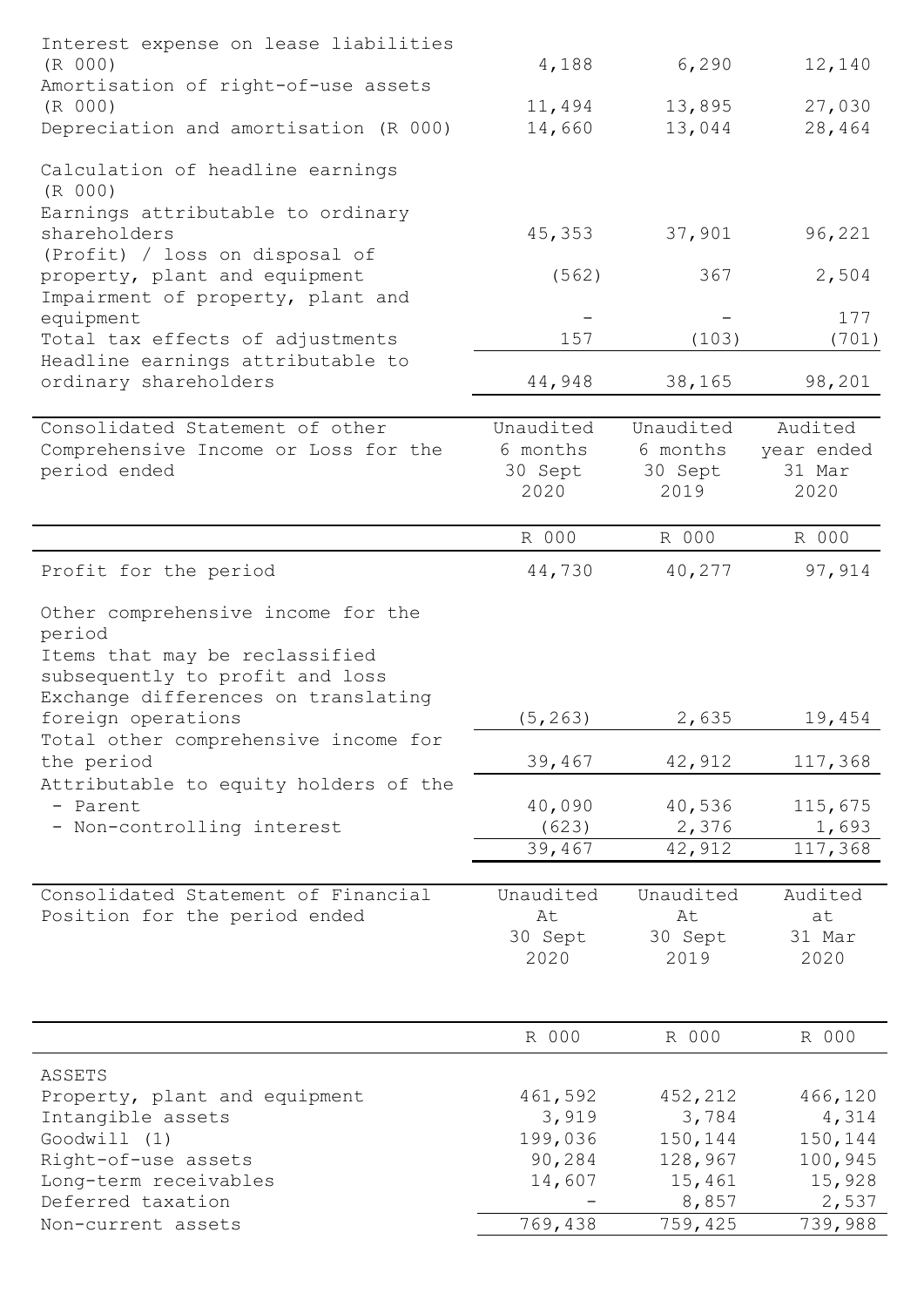| Inventories<br>Trade and other receivables                           | 352,372<br>344,416 | 371,463<br>271,371     | 366,565<br>309,129 |
|----------------------------------------------------------------------|--------------------|------------------------|--------------------|
| Current portion of long-term<br>receivables<br>Bank balance and cash | 3,346<br>195,230   | 5,003<br>94,242        | 3,304<br>158,570   |
| Current assets                                                       | 895, 364           | 742,079                | 837,568            |
| Non-current assets held for sale                                     | 3,529              | 10,500                 |                    |
| TOTAL ASSETS                                                         | 1,668,331          | 1,512,004              | 1,577,556          |
| EQUITY AND LIABILITIES                                               |                    |                        |                    |
| Capital and reserves                                                 |                    |                        |                    |
| Stated capital and treasury shares                                   | 295,959            | 380,900                | 297,830            |
| Reserves                                                             | 22,638             | 10,561                 | 27,641             |
| Retained earnings                                                    | 747,187            | 643,824                | 701,834            |
| Attributable to owners of the parent                                 | 1,065,784          | $\overline{1,}035,285$ | 1,027,305          |
| Non-controlling interest                                             | 19,553             | 20,859                 | 20,176             |
| Total shareholders' funds                                            | 1,085,337          | 1,056,144              | 1,047,481          |
| Interest-bearing borrowings                                          | 113,463            | 4,683                  | 115,782            |
| Long-term loans                                                      | 15                 | 15                     | 15                 |
| Lease liabilities                                                    | 74,276             | 121,891                | 94,661             |
| Other liabilities                                                    |                    | 29,832                 | 35,383             |
| Deferred tax                                                         | 46,509             | 56,628                 | 46,840             |
| Non-current liabilities                                              | 234,263            | 213,049                | 292,681            |
|                                                                      |                    |                        |                    |
| Trade and other payables<br>Taxation                                 | 274,804<br>17,413  | 180,386<br>1,614       | 193,706            |
| Bank overdraft                                                       |                    | 30,261                 | 12,389             |
| Current portion of lease liabilities                                 | 28,469             | 22,127                 | 18,744             |
| Current portion of interest-bearing                                  |                    |                        |                    |
| borrowings                                                           | 28,045             | 8,423                  | 12,555             |
| Current liabilities                                                  | 348,731            | 242,811                | 237, 394           |
|                                                                      |                    |                        |                    |
| TOTAL EQUITY AND LIABILITIES                                         | 1,668,331          | 1,512,004              | 1,577,556          |
| Net asset value per share (cents)                                    | 1,746.6            | 1,370.9                | 1,674.0            |

1. The group purchased the entire issued share capital of Partington Engineering Limited ("Partington") for a maximum amount GBP 3.1 million.

The initial purchase consideration of GBP 2.5 million was settled in cash in the buyer's solicitor's account on 16 June 2020.

Two additional purchase considerations of GBP 300 000 each will be settled in cash on 29 January 2021 and 28 January 2022, respectively, if sales to its major customer have grown cumulatively by 15% for each 12-month period. The first period is 1 January 2020 to 31 December 2020 and the second period is 1 January 2021 to 31 December 2021.

A clawback payment of GBP 150 000 is payable from the Sellers if sales to its major customer have decreased by 15% for each 12-month period mentioned above when compared to the actual for the 12-month period ended December 2019.

Partington is a major supplier of bespoke trolleys to both the traditional and e-commerce retail industries in the United Kingdom.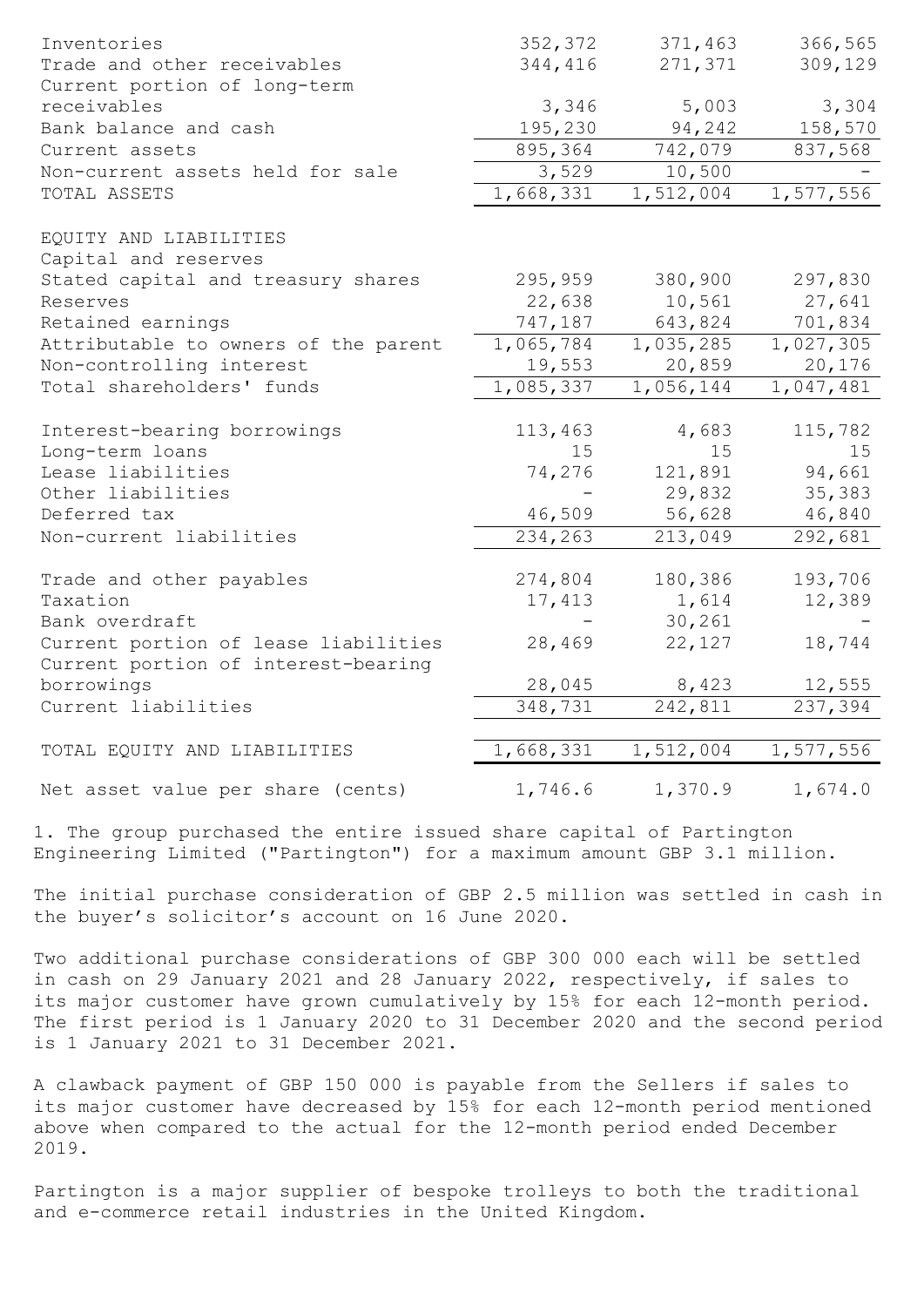The goodwill arising on acquisition is attributable to the anticipated profitability of these businesses.

The fair value of assets and liabilities assumed were as follows:

|                                                                |           |           | R 000          |
|----------------------------------------------------------------|-----------|-----------|----------------|
|                                                                |           |           |                |
| Property, plant and equipment                                  |           |           | 5,211          |
| Inventory<br>Trade and other receivables                       |           |           | 9,055<br>8,932 |
| Bank balance and cash                                          |           |           |                |
|                                                                |           |           | 14,831         |
| Trade and other payables                                       |           |           | (14, 153)      |
| Deferred taxation liability                                    |           |           | (954)          |
| Taxation liability                                             |           |           | (3, 133)       |
| Interest-bearing borrowings                                    |           |           | (624)          |
| Goodwill / other intangible assets                             |           |           | 48,892         |
| Total purchase price and acquisition                           |           |           |                |
| costs                                                          |           |           | 68,057         |
| Deduct bank balance on acquisition                             |           |           | (14, 831)      |
| Cash flow on acquisition net of cash                           |           |           |                |
| acquired                                                       |           |           | 53,226         |
|                                                                |           |           |                |
|                                                                |           |           | R 000          |
| Revenue since acquisition date included in consolidated        |           |           |                |
| results for period                                             |           |           | 31,939         |
| Profit after tax (excluding foreign exchange adjustment) since |           |           |                |
| acquisition date included in consolidated results for period   |           |           | 3,976          |
| Group revenue had the business combination been included for   |           |           |                |
| the entire period                                              |           |           | 899,347        |
| Group profit after tax (excluding foreign exchange adjustment) |           |           |                |
| had the business combination been included for the entire      |           |           |                |
| period                                                         |           |           | 46,857         |
|                                                                |           |           |                |
|                                                                |           |           |                |
| Consolidated Statement of Cash Flows                           | Unaudited | Unaudited | Audited        |
| for the period ended                                           | 6 months  | 6 months  | year ended     |
|                                                                | 30 Sept   | 30 Sept   | 31 Mar         |
|                                                                | 2020      | 2019      | 2020           |
|                                                                | R 000     | R 000     | R 000          |
|                                                                |           |           |                |
| CASH FLOWS FROM OPERATING ACTIVITIES                           |           |           |                |
| Cash generated from operations                                 | 141,413   | 104,555   | 173,071        |
| Finance income                                                 | 2,101     | 700       | 1,857          |
| Finance costs                                                  | (9, 854)  | (8, 318)  | (16, 578)      |
| Normal taxation paid                                           | (7, 660)  | (16, 570) | (19, 396)      |
| Net cash inflows from operating                                |           |           |                |
| activities                                                     | 126,000   | 80,367    | 138,954        |
|                                                                |           |           |                |
| CASH FLOWS FROM INVESTING ACTIVITIES                           |           |           |                |
| Purchase of property, plant and                                |           |           |                |
| equipment                                                      |           |           |                |
| Additions to intangible assets                                 | (13, 894) | (17, 423) | (41, 048)      |
|                                                                |           | (2)       | (8)            |
| Proceeds on disposal of property,                              |           |           |                |
| plant and equipment                                            | 5,025     | 3,326     | 19,918         |
| Acquisition of subsidiaries net of                             |           |           |                |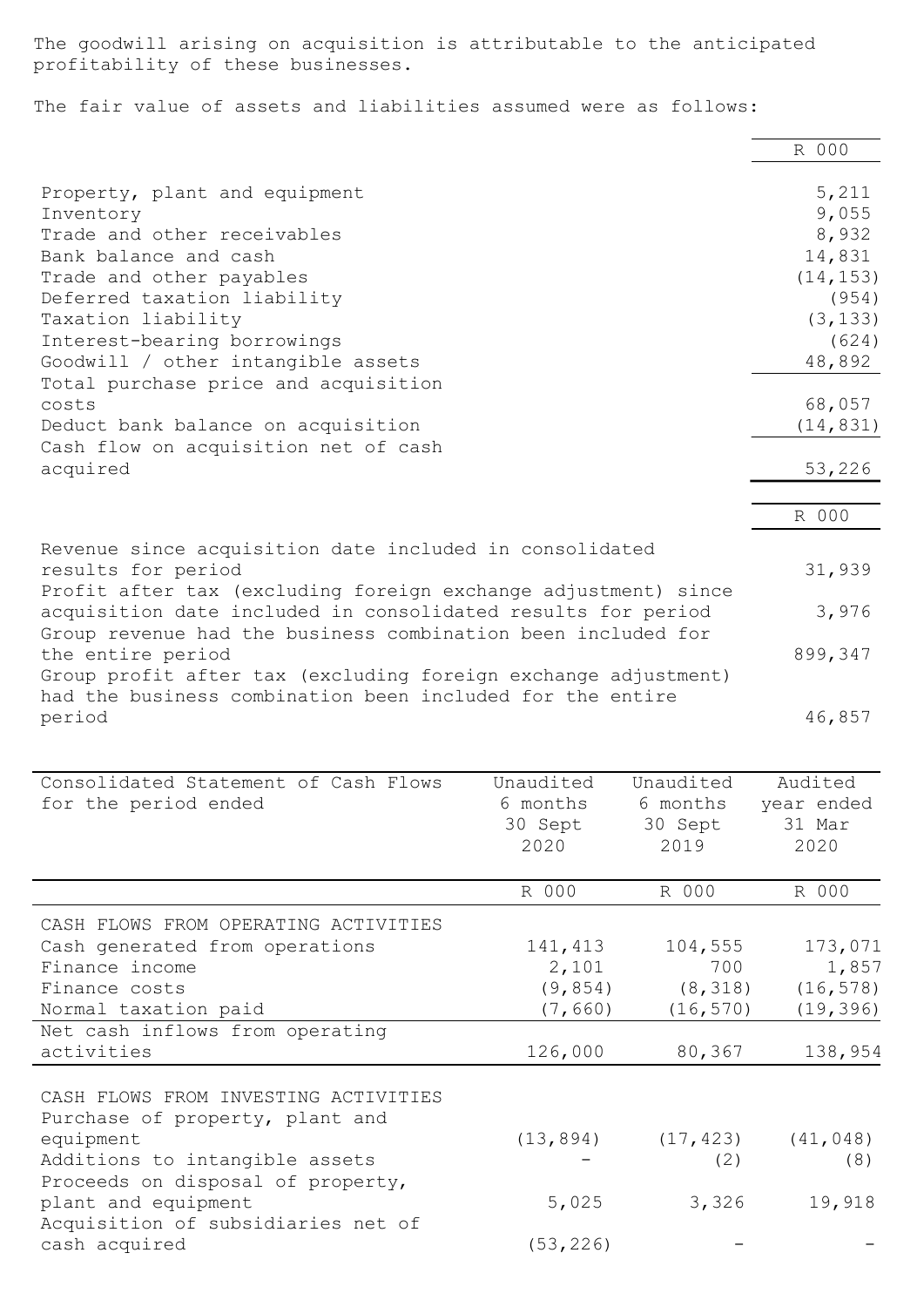| Long-term receivables repaid                  | 1,279       | 3,449       | 4,681     |
|-----------------------------------------------|-------------|-------------|-----------|
| Net cash outflows from investing              |             |             |           |
| activities                                    | (60, 816)   | (10, 650)   | (16, 457) |
|                                               |             |             |           |
| CASH FLOWS FROM FINANCING ACTIVITIES          |             |             |           |
| Share buy-back                                | (1, 871)    | (11, 909)   | (94, 979) |
| Repayment of lease liabilities                | (37, 711)   | (9, 596)    | (12, 877) |
| Repayment of long-term loans                  |             | (2, 606)    | (2, 606)  |
| Proceeds from interest-bearing                |             |             |           |
| borrowings                                    | 23,432      | 5,524       | 129,713   |
| Repayment of interest-bearing                 |             |             |           |
| borrowings                                    | (10, 885)   | (7, 503)    | (16, 461) |
| Net cash (outflow) / inflow from              |             |             |           |
| financing activities                          | (27, 035)   | (26, 090)   | 2,790     |
|                                               |             |             |           |
| Net increase in cash and cash                 |             |             |           |
| equivalents                                   | 38,149      | 43,627      | 125,287   |
| Cash and cash equivalents at beginning        |             |             |           |
| of period                                     | 158,570     | 19,877      | 19,877    |
| Exchange differences on cash and cash         |             |             |           |
| equivalents                                   | (1, 489)    | 477         | 13,406    |
| Cash and cash equivalents at end of<br>period | 195,230     | 63,981      | 158,570   |
|                                               |             |             |           |
|                                               |             |             |           |
| Consolidated Statement of Changes in          | Stated      | Treasury    | Employee  |
| Equity for the period ended                   | capital     | shares      | share     |
| 30 September 2020                             |             |             | incentive |
|                                               |             |             | reserve   |
|                                               | R 000       | R 000       | R 000     |
| Balance at 1 April 2019 - unaudited           | 485,855     | (93, 046)   | 452       |
| Share-based payments                          |             |             | 521       |
| Share buy-back                                | (99, 834)   | 4,855       |           |
| Total comprehensive income for the            |             |             |           |
| period                                        |             |             |           |
| Balance at 31 March 2020                      | 386,021     | (88, 191)   | 973       |
| Share-based payments                          |             |             | 260       |
| Share buy-back                                | (1, 871)    |             |           |
| Total comprehensive income for the            |             |             |           |
| period                                        |             |             |           |
| Balance at 30 September 2020                  | 384,150     | (88, 191)   | 1,233     |
|                                               |             |             |           |
| Consolidated Statement of Changes in          | Revaluation | Foreign     | Retained  |
| Equity for the period ended                   | reserve     | currency    | earnings  |
| 30 September 2020                             |             | translation |           |
| (continued)                                   |             | reserve     |           |
|                                               | R 000       | R 000       | R 000     |
|                                               |             |             |           |
| Balance at 1 April 2019 - unaudited           | 8,068       | (854)       | 605,613   |
| Share-based payments                          |             |             |           |
| Share buy-back                                |             |             |           |
| Total comprehensive income for the            |             |             |           |
| period                                        |             | 19,454      | 96,221    |
| Balance at 31 March 2020                      | 8,068       | 18,600      | 701,834   |
| Share-based payments                          |             |             |           |
| Share buy-back                                |             |             |           |
| Total comprehensive income for the            |             | (5, 263)    | 45,353    |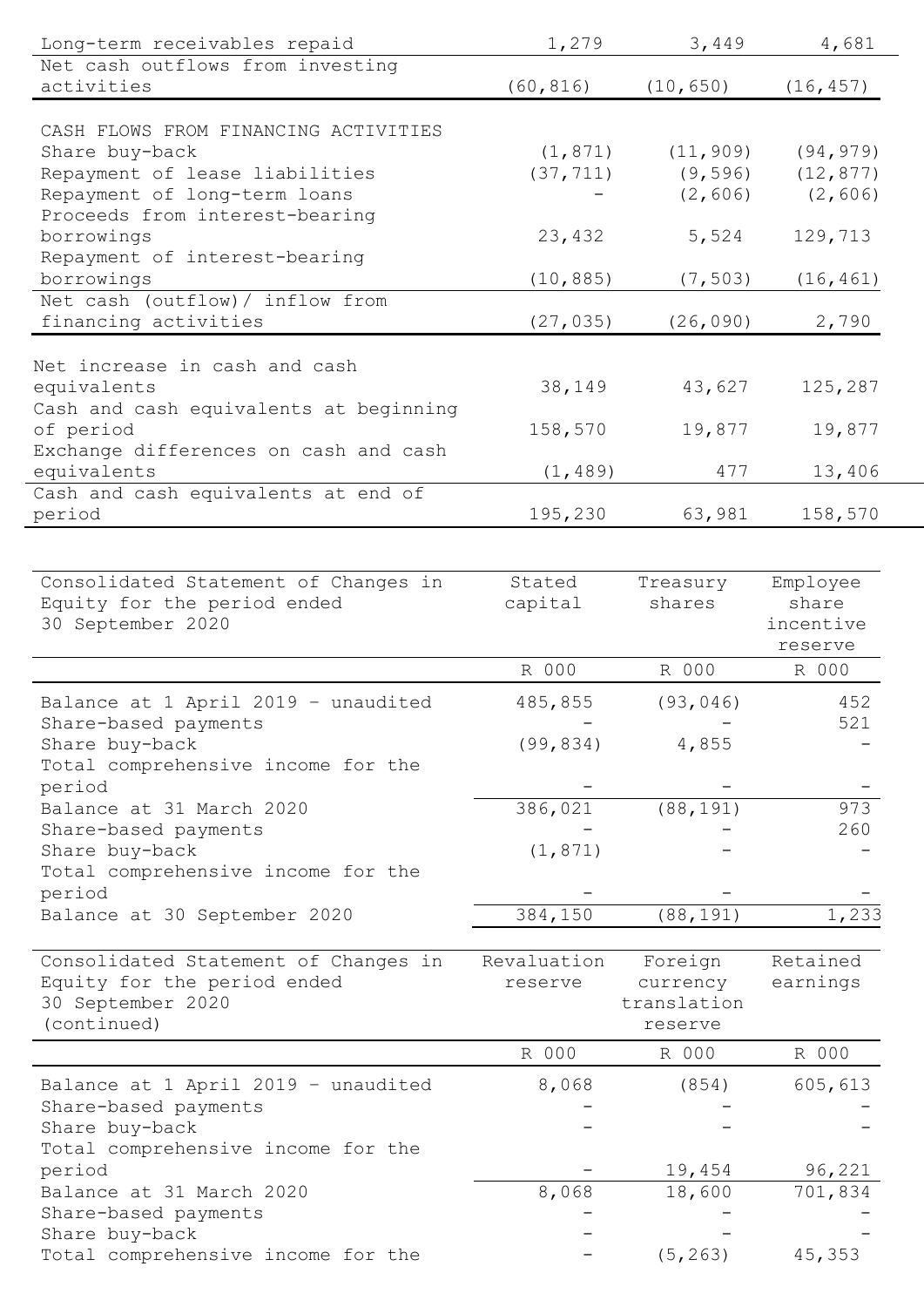| period                                                                                                     |               |           |                       |      |                       |     |                         |
|------------------------------------------------------------------------------------------------------------|---------------|-----------|-----------------------|------|-----------------------|-----|-------------------------|
| Balance at 30 September 2020                                                                               |               |           | 8,068                 |      | 13,337                |     | 747,187                 |
| Consolidated Statement of Changes<br>in Equity for the period ended                                        |               |           | Total<br>attributable |      | $Non-$<br>controlling |     | Total<br>shareholders'  |
| 30 September 2020                                                                                          |               |           | to owners of          |      | interest              |     | funds                   |
| (continued)                                                                                                |               |           | the parent            |      |                       |     |                         |
|                                                                                                            |               |           | R 000                 |      | R 000                 |     | R 000                   |
| Balance at 1 April 2019 -                                                                                  |               |           |                       |      |                       |     |                         |
| unaudited                                                                                                  |               | 1,006,088 |                       |      | 18,483                |     | 1,024,571               |
| Share-based payments                                                                                       |               |           | 521                   |      |                       |     | 521                     |
| Share buy-back                                                                                             |               |           | (94, 979)             |      |                       |     | (94, 979)               |
| Total comprehensive income for<br>the period                                                               |               |           | 115,675               |      | 1,693                 |     | 117,368                 |
| Balance at 31 March 2020                                                                                   |               | 1,027,305 |                       |      | 20,176                |     | 1,047,481               |
| Share-based payments                                                                                       |               |           | 260                   |      |                       |     | 260                     |
| Share buy-back                                                                                             |               |           | (1, 871)              |      |                       |     | (1, 871)                |
| Total comprehensive income for                                                                             |               |           |                       |      |                       |     |                         |
| the period                                                                                                 |               |           | 40,090                |      | (623)                 |     | 39,467                  |
| Balance at 30 September 2020                                                                               |               | 1,065,784 |                       |      | 19,553                |     | 1,085,337               |
| Segmental review                                                                                           | Manufacturing |           | Steel<br>trading      |      |                       |     | Properties Consolidated |
|                                                                                                            | R 000         |           | R 000                 |      | R 000                 |     | R 000                   |
| September 2020 -<br>unaudited<br>Revenue from external<br>sales                                            |               | 601,944   | 271,955               |      |                       | 187 | 874,086                 |
| Inter-segment sales                                                                                        |               | 79,598    | 47,513                |      | 14,875                |     |                         |
| Total revenue                                                                                              |               | 681,542   | 319,468               |      | 15,062                |     |                         |
| Profit before taxation                                                                                     |               | 34,808    | 15,153                |      | 5,609                 |     | 55,570                  |
| Taxation                                                                                                   |               |           |                       |      |                       |     | (10, 840)               |
| Profit for the period                                                                                      |               |           |                       |      |                       |     | 44,730                  |
| Other information                                                                                          |               |           |                       |      |                       |     |                         |
| Net assets                                                                                                 |               | 772,363   | 191,391               |      | 121,583               |     | 1,085,337               |
| Capital expenditure                                                                                        |               | 10,835    | 2,229                 |      |                       | 830 | 13,894                  |
| Depreciation/amortisation                                                                                  |               | 13,693    |                       | 967  |                       |     | 14,660                  |
| Depreciation on right-of-                                                                                  |               |           |                       |      |                       |     |                         |
| use assets<br>Interest paid on<br>lease                                                                    |               | 6,324     | 5,170                 |      |                       |     | 11,494                  |
| liabilities                                                                                                |               | 1,130     | 3,058                 |      |                       |     | 4,188                   |
| Net interest expense                                                                                       |               |           |                       |      |                       |     |                         |
| excluding lease                                                                                            |               |           |                       |      |                       |     |                         |
| liabilities *                                                                                              |               | (1, 911)  |                       | (58) | 5,534                 |     | 3,565                   |
| * As per the group policy, finance costs and finance income derived from<br>primary banking is netted off. |               |           |                       |      |                       |     |                         |
| Segmental review<br>(continued)                                                                            | Manufacturing |           | Steel<br>trading      |      |                       |     | Properties Consolidated |
|                                                                                                            | R 000         |           | R 000                 |      | R 000                 |     | R 000                   |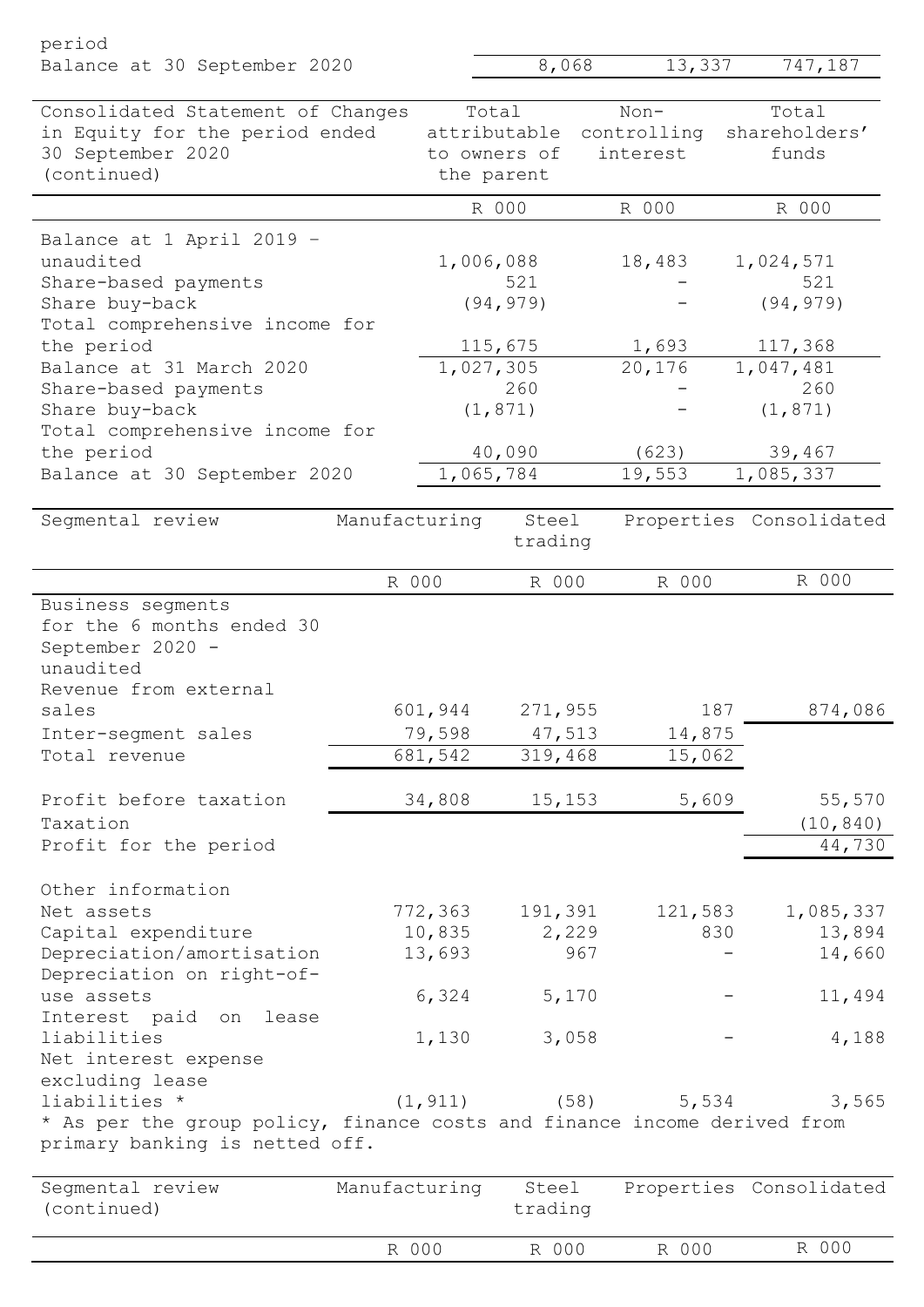| Business segments<br>for the 6 months ended 30 |               |          |         |                                       |
|------------------------------------------------|---------------|----------|---------|---------------------------------------|
| September 2019 -<br>unaudited                  |               |          |         |                                       |
| Revenue from external                          |               |          |         |                                       |
| sales                                          | 620,820       | 250,502  | 194     | 871,516                               |
| Inter-segment sales                            | 26,851        | 102,412  | 12,688  |                                       |
| Total revenue                                  | 647,671       | 352,914  | 12,882  |                                       |
| Profit before taxation                         | 40,569        | 7,228    | 4,407   | 52,204                                |
| Taxation                                       |               |          |         | (11, 927)                             |
| Profit for the period                          |               |          |         | 40,277                                |
| Other information                              |               |          |         |                                       |
| Net assets                                     | 717,392       | 210,345  | 128,407 | 1,056,144                             |
| Capital expenditure                            | 13,357        | 3,713    | 355     | 17,425                                |
| Depreciation/amortisation                      | 12,005        | 1,029    | 10      | 13,044                                |
| Depreciation on right-of-<br>use assets        | 12,353        | 1,542    |         | 13,895                                |
| Interest paid on lease                         |               |          |         |                                       |
| liabilities                                    | 5,142         | 1,148    |         | 6,290                                 |
| Net interest expense                           |               |          |         |                                       |
| excluding lease                                |               |          |         |                                       |
| liabilities *                                  | (1, 498)      | (1, 553) | 4,379   | 1,328                                 |
| Segmental review                               | Manufacturing | Steel    |         | Properties Consolidated               |
| (continued)                                    |               | trading  |         |                                       |
|                                                | R 000         | R 000    | R 000   | R 000                                 |
| Business segments<br>for the year ended 31     |               |          |         |                                       |
| March 2020 - audited                           |               |          |         |                                       |
| Revenue from external                          |               |          |         |                                       |
| sales                                          | 1,226,997     | 499,970  | 754     | 1,727,721                             |
| Inter-segment sales                            | 63,639        | 118,475  | 25,123  |                                       |
| Total revenue                                  | 1,290,636     | 618,445  | 25,877  |                                       |
| Profit before taxation                         | 99,283        | 10,933   | 8,446   | 118,662                               |
| Taxation                                       |               |          |         | (20, 748)                             |
| Profit for the year                            |               |          |         | 97,914                                |
| Other information                              |               |          |         |                                       |
| Net assets                                     | 739,024       | 182,097  | 126,360 | 1,047,481                             |
| Capital expenditure                            | 5,102         | 1,937    | 34,017  | 41,056                                |
| Depreciation/amortisation                      | 26,420        | 2,035    | 9       | 28,464                                |
| Depreciation on right-of-                      |               |          |         |                                       |
| use assets                                     | 15,518        | 11,512   |         | 27,030                                |
| Interest paid on lease                         |               |          |         |                                       |
| liabilities                                    | 4,662         | 7,478    |         | 12,140                                |
| Net interest expense                           |               |          |         |                                       |
| excluding lease                                |               |          |         |                                       |
| liabilities *                                  | (5, 236)      | (1, 177) | 8,994   | 2,581                                 |
| Segmental review                               |               |          |         | South Africa Rest of the Consolidated |
| (continued)                                    |               |          | world   |                                       |
|                                                |               | R 000    | R 000   | R 000                                 |

 $\overline{a}$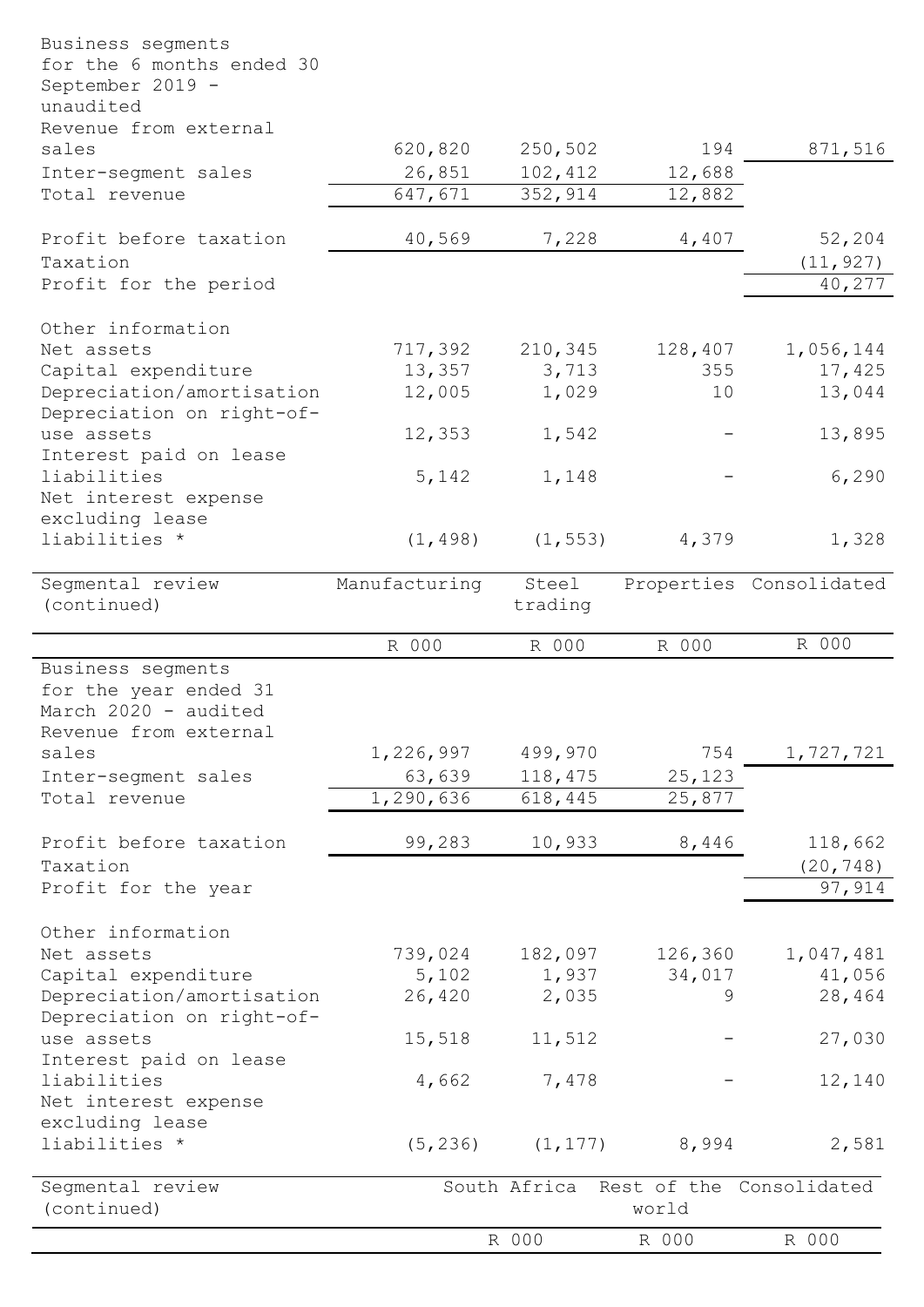| Geographical segments                                                |           |                   |                     |
|----------------------------------------------------------------------|-----------|-------------------|---------------------|
| for the 6 months ended                                               |           |                   |                     |
| 30 September 2020 - unaudited<br>Revenue from external sales         | 606,088   | 267,998           | 874,086             |
| Profit before taxation                                               | 1,889     | 53,681            | 55,570              |
| Taxation                                                             |           |                   | (10, 840)           |
| Profit for the period                                                |           |                   | 44,730              |
|                                                                      |           |                   |                     |
| Other information                                                    |           |                   |                     |
| Net assets                                                           | 853,127   | 232,210           | 1,085,337           |
| Capital expenditure                                                  | 1,628     | 12,266            | 13,894              |
| Depreciation/amortisation                                            | 9,259     | 5,401             | 14,660              |
| Depreciation on right-of-use                                         |           |                   |                     |
| assets                                                               | 6,721     | 4,773             | 11,494              |
| Interest paid on lease liabilities                                   | 3,532     | 656               | 4,188               |
| Net interest expense excluding                                       |           |                   |                     |
| lease liabilities *                                                  | 3,507     | 58                | 3,565               |
| for the 6 months ended                                               |           |                   |                     |
| 30 September 2019 - unaudited                                        |           |                   |                     |
| Revenue from external sales                                          | 678,090   | 193,426           | 871,516             |
| Profit before taxation                                               | 16,093    | 36,111            | 52,204              |
| Taxation                                                             |           |                   | (11, 927)           |
| Profit for the period                                                |           |                   | 40,277              |
|                                                                      |           |                   |                     |
| Other information                                                    |           |                   |                     |
| Net assets                                                           | 843,864   | 212,280           | 1,056,144           |
| Capital expenditure                                                  | 12,177    | 5,248             | 17,425              |
| Depreciation/amortisation                                            | 9,267     | 3,777             | 13,044              |
| Depreciation on right-of-use                                         |           |                   |                     |
| assets                                                               | 9,989     | 3,906             | 13,895              |
| Interest paid on lease liabilities<br>Net interest expense excluding | 5,635     | 655               | 6,290               |
| lease liabilities *                                                  | 1,553     | (225)             | 1,328               |
|                                                                      |           |                   |                     |
| for the year ended 31 March 2020 -                                   |           |                   |                     |
| audited                                                              |           |                   |                     |
| Revenue from external sales                                          | 1,329,485 | 398,236           | 1,727,721           |
| Profit before taxation                                               | 42,912    | 75,750            | 118,662             |
| Taxation                                                             |           |                   | (20, 748)           |
| Profit for the year                                                  |           |                   | 97,914              |
|                                                                      |           |                   |                     |
| Other information<br>Net assets                                      | 774,280   |                   |                     |
| Capital expenditure                                                  | 20,138    | 273,201<br>20,918 | 1,047,481<br>41,056 |
| Depreciation/amortisation                                            | 18,865    | 9,599             | 28,464              |
| Depreciation on right-of-use                                         |           |                   |                     |
| assets                                                               | 18,793    | 8,237             | 27,030              |
| Interest paid on lease liabilities                                   | 10,781    | 1,359             | 12,140              |
| Net interest expense excluding                                       |           |                   |                     |
| lease liabilities *                                                  | 3,148     | (567)             | 2,581               |
|                                                                      |           |                   |                     |

# Financial Overview

Argent Industrial Limited is a South African Group with manufacturing and commodity trading interests in South Africa, the United Kingdom (UK) and the United States of America.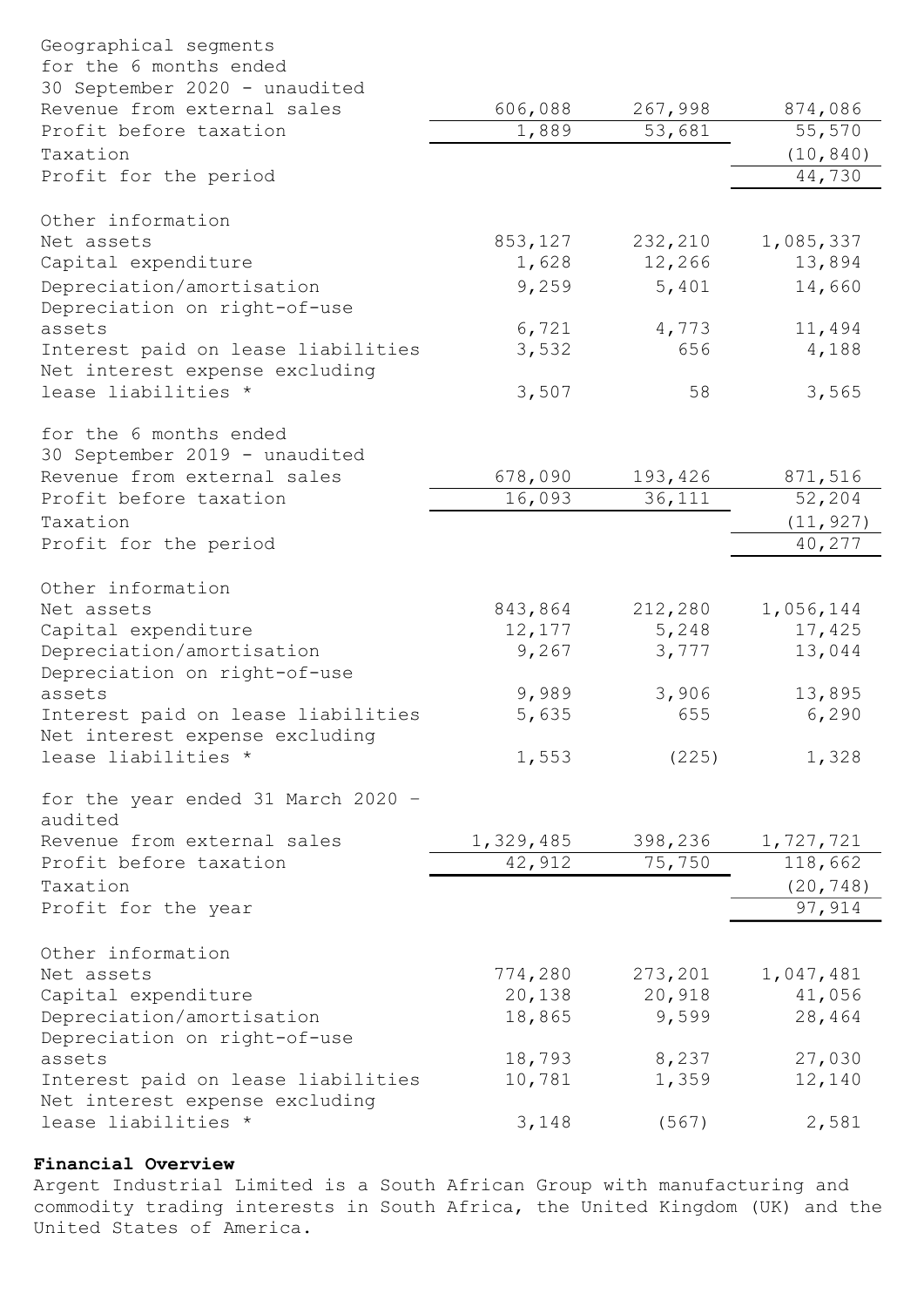### Operations Review

The first half of this financial year has been challenged by the economic and logistical implications of COVID-19.

The overseas operations managed to collectively circumvent most of the negative impacts of COVID-19 and will be a major contributor to the group once the universe normalises. The recent acquisition in the UK, Partington Engineering Limited, has fitted well into the group and is currently performing beyond expectation, with a four-month order book which will see the business end strongly for the year.

Local companies have in part caught up the turnover lost during lock down and other than Toolroom Services, will all show a year to date profit by the end of November 2020. The local operations incurred R5.1 million in retrenchment costs and there was a further R5.6 million in stock impairments at Toolroom Services.

### Properties

An offer of R4 million was accepted for the Klerksdorp property and awaits transfer.

### Share buy-back programme

Argent repurchased and cancelled 348 979 shares in the period under review. An additional 1 815 284 shares were repurchased and cancelled on 12 October 2020. The share buy-back programme will continue, share price permitting.

#### COVID-19

The group had seven employees who were infected by the COVID-19 virus, all seven have recovered. The only COVID-19 forced closure was New Joules Engineering North America which was closed as a precaution for five days. The group suffered from two "work from home employees (Netflix)", one of which has subsequently left.

### Appreciation

We are extremely proud and grateful to our staff and management for carrying the group through this trying time. It has created an enormous amount of self-worth and built up a fantastic team and camaraderie.

#### Outlook

The group is on track with its net asset realisation and offshore investment philosophy.

Current trading activity is expected to continue with a marked improvement from South African operations in recent months.

### Basis of preparation

The abridged unaudited and unreviewed, consolidated interim financial statements were prepared in accordance with International Financial Reporting Standards (IFRS), the presentation and disclosure requirements of IAS 34 – Interim Financial Reporting, the SAICA Financial Reporting Guides as issued by the Accounting Practices Committee, the Financial Reporting Pronouncements as issued by the Financial Reporting Standards Council and in compliance with the Companies Act of South Africa (Act No. 71 of 2008) and the Listings Requirements of the JSE Limited.

The results have been prepared in terms of IFRS on the historical cost basis, except for the revaluation of land and buildings and certain